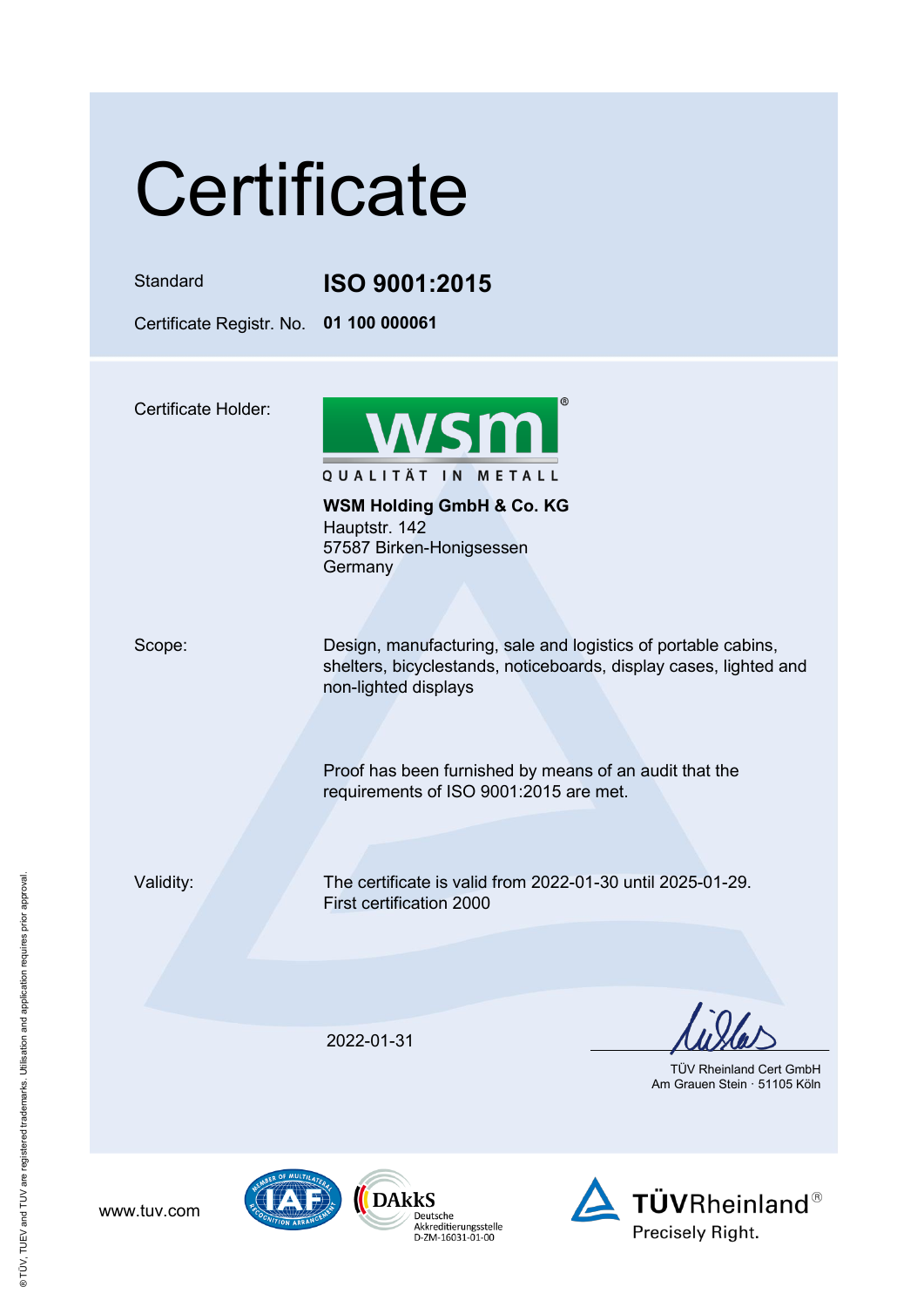| Certificate                          |                                                                                                                                                                                                                                            |
|--------------------------------------|--------------------------------------------------------------------------------------------------------------------------------------------------------------------------------------------------------------------------------------------|
| Standard<br>Certificate Registr. No. | <b>ISO 9001:2015</b><br>01 100 000061/01                                                                                                                                                                                                   |
| Organization:                        | <b>WSM</b><br>QUALITÄT IN METALL<br><b>WSM Holding GmbH &amp; Co. KG</b><br>Hauptstr. 142<br>57587 Birken-Honigsessen<br>Germany                                                                                                           |
| Site:                                | c/o WSM Walter Solbach Metallbau GmbH<br>Industriestr. 20<br>51545 Waldbröl<br>Germany                                                                                                                                                     |
| Scope:                               | Design, manufacturing, sale, logistics and installation of portable<br>cabins, shelters, bicyclestands, noticeboards and display cases<br>Proof has been furnished by means of an audit that the<br>requirements of ISO 9001:2015 are met. |
| Validity:                            | The certificate is valid in conjunction with the main certificate 01<br>100 000061 from 2022-01-30 until 2025-01-29.                                                                                                                       |
|                                      | 2022-01-31<br><b>TUV Rheinland Cert GmbH</b><br>Am Grauen Stein · 51105 Köln                                                                                                                                                               |







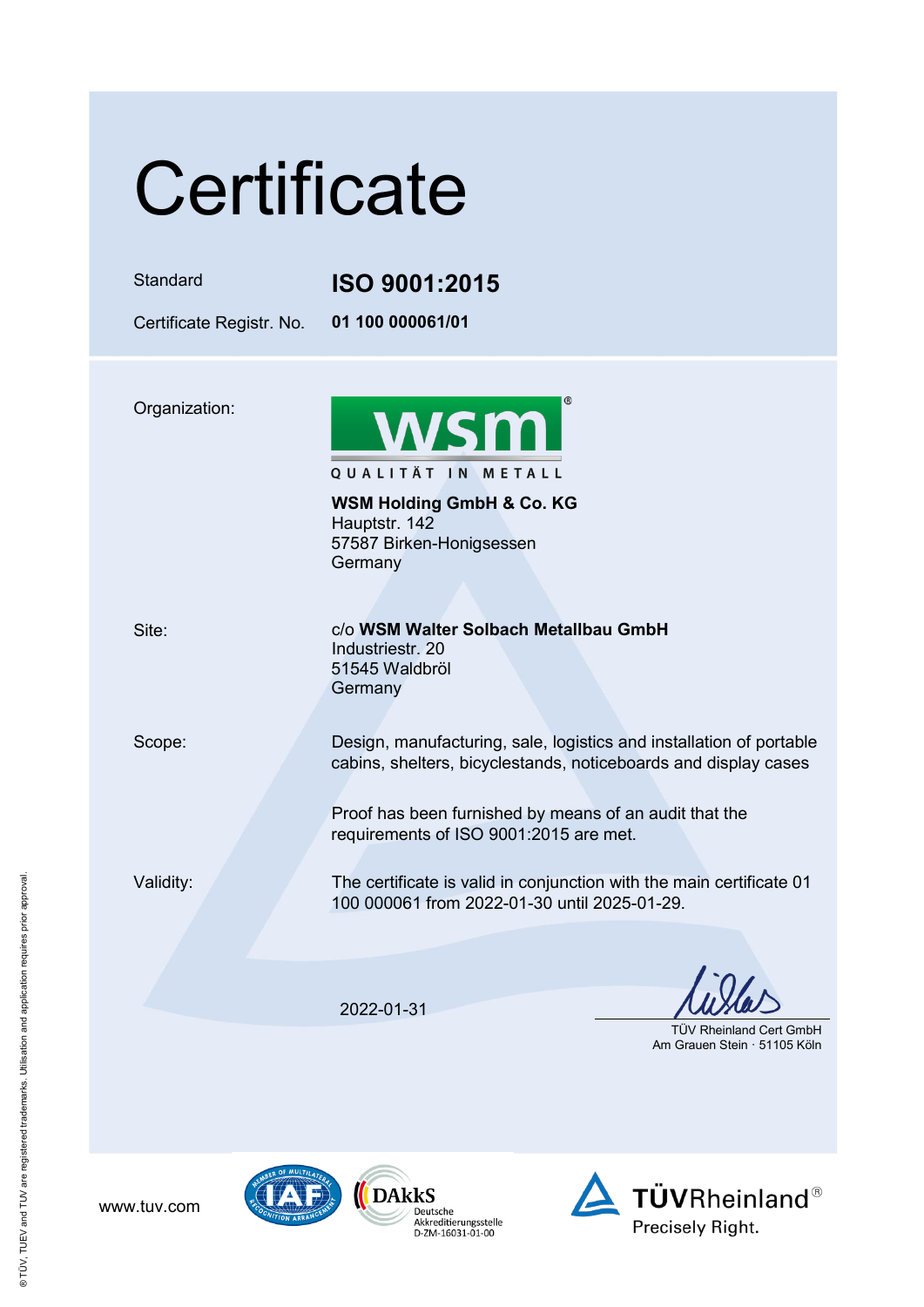| Certificate              |                                                                                                                      |
|--------------------------|----------------------------------------------------------------------------------------------------------------------|
| Standard                 | <b>ISO 9001:2015</b>                                                                                                 |
| Certificate Registr. No. | 01 100 000061/02                                                                                                     |
| Organization:            | <b>WSM</b><br>QUALITÄT IN METALL<br><b>WSM Holding GmbH &amp; Co. KG</b>                                             |
|                          | Hauptstr. 142<br>57587 Birken-Honigsessen<br>Germany                                                                 |
| Site:                    | c/o WSM - Czech Republic s.r.o<br>Za Nádražím 296<br>26272 Březnice<br><b>Czech Republic</b>                         |
| Scope:                   | Manufacture, sales and logistic of steel and aluminium<br>component parts                                            |
|                          | Proof has been furnished by means of an audit that the<br>requirements of ISO 9001:2015 are met.                     |
| Validity:                | The certificate is valid in conjunction with the main certificate 01<br>100 000061 from 2022-01-30 until 2025-01-29. |
|                          | 2022-01-31<br><b>TUV Rheinland Cert GmbH</b><br>Am Grauen Stein · 51105 Köln                                         |

www.tuv.com